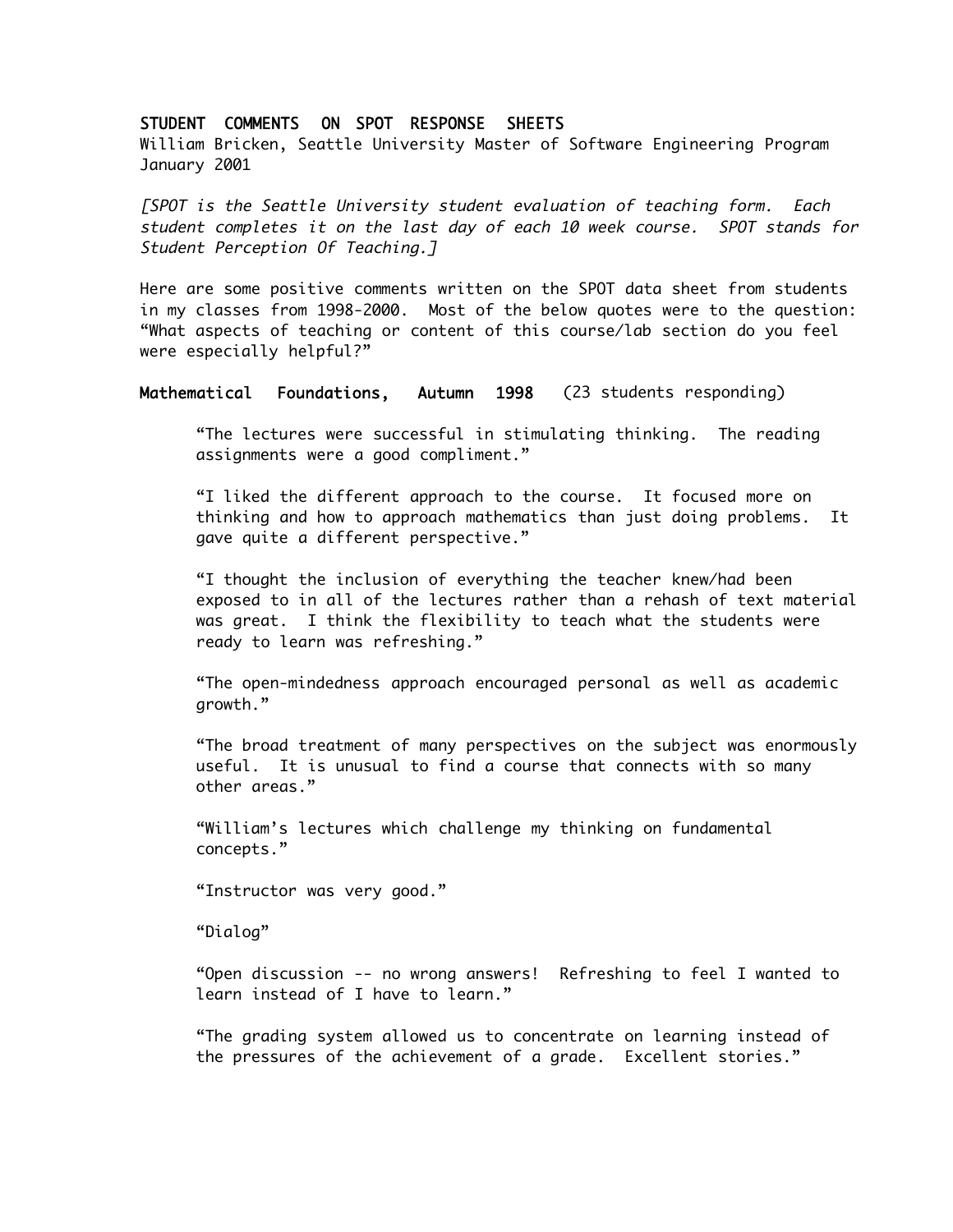## Data Structures and Algorithms, Spring 1998 (17 students responding)

"Lectures were excellent. Very provocative course. Highly enjoyable."

"I felt more challenged and more like a graduate student than I have in most classes."

"Discussions -- Dr. Bricken engages us in conversations that are the most interesting part of the class."

"Great class"

"Dr. Bricken was amazingly available and approachable."

"I appreciated the broad view of data structures and algorithms taken by Dr. Bricken. This helps me appreciate the applicability of the subject matter to my life."

"Liked the fluid course format especially student's self-evaluation."

"Learn new ideas of advanced, abstract data structures."

"It brought up a lot of ideas that are not in a normal work day."

"The lectures were exceptionally good, especially his non-traditional view of the content."

"An environment that I felt very comfortable to ask questions."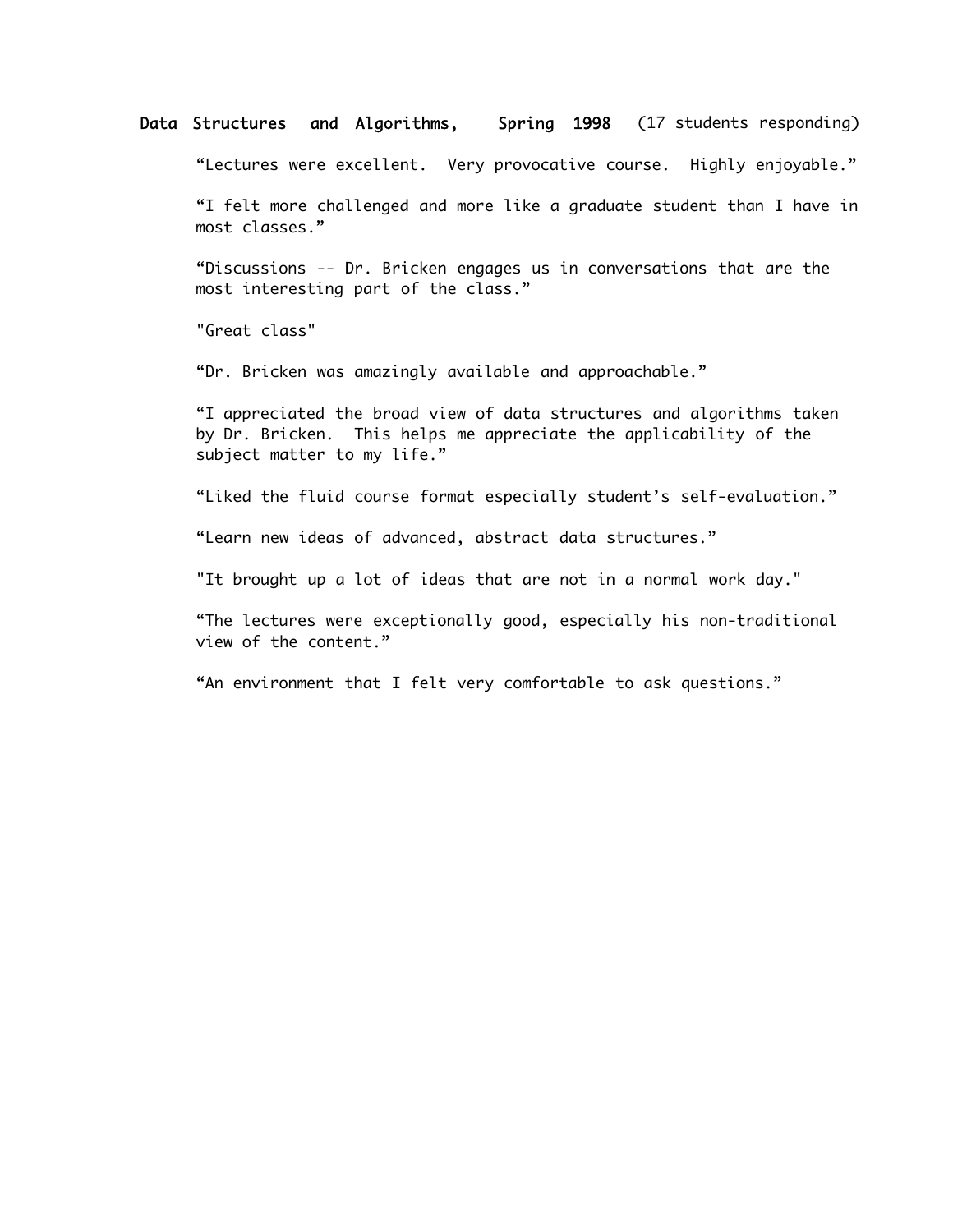# Human Computer Interaction, Autumn 1998 (9 students responding)

"Excellent stories and explanation of experience. Teacher's knowledge of subject is excellent."

"Instructor did a good job of anchoring diverse content to common ideas."

"This is how graduate work is supposed to be. This really brought a lot to my mind that I don't think I'd have gotten without the project format."

"Contractual grading is a great idea. It gave me an opportunity to pursue subject matter that otherwise would have been unavailable. Instructor's extensive and first hand experience in even the least publicized aspects of the class made it a one-of-a-kind experience beyond any textbook. A true graduate level experience."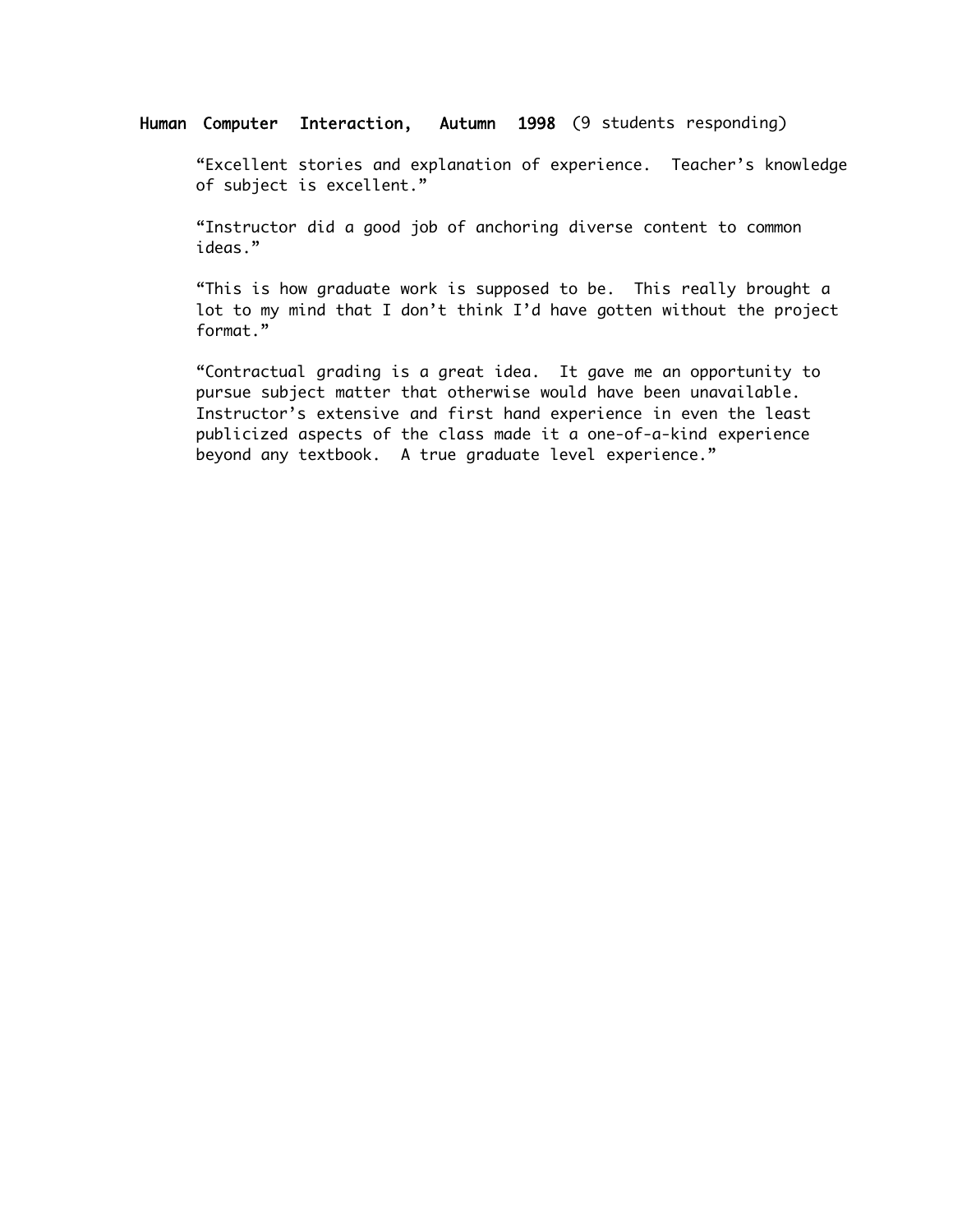## Mathematical Foundations, Autumn 1999 (14 students responding)

"Homework and lectures. Dr. Bricken is excellent teacher, he explains class material clearly. I love it and useful tools in software engineering."

"It gave me a great idea of how discrete math related to computer science. The help can be used directly to my job. I also learn something new."

"Broad exposure to interesting and sometimes amazing mathematical ideas."

"Mathematical Philosophy made me think really important things. Graphs and trees - great!"

"The instructor has an extensive knowledge of topics discussed in class. This proved to be extremely beneficial to my learning."

"The lectures and handouts were very helpful. The final paper was extremely helpful in bringing all the lectures together."

"Great class and instructor."

"Broad nature of course, emphasis on exposure rather than total understanding."

"Instructor's experience and depth of knowledge. Did I learn a lot? May be not. Will I remember what I did learn? Undoubtedly."

"Since I have already taken most classes, effectively skipping this earlier and have good grasp of math, my interest in general was low. Were it not for william's approach to the course I probably would have gotten much less from it."

"The way of presenting like concepts of mathematics was really great. This is a different type of approach and I enjoyed it very much."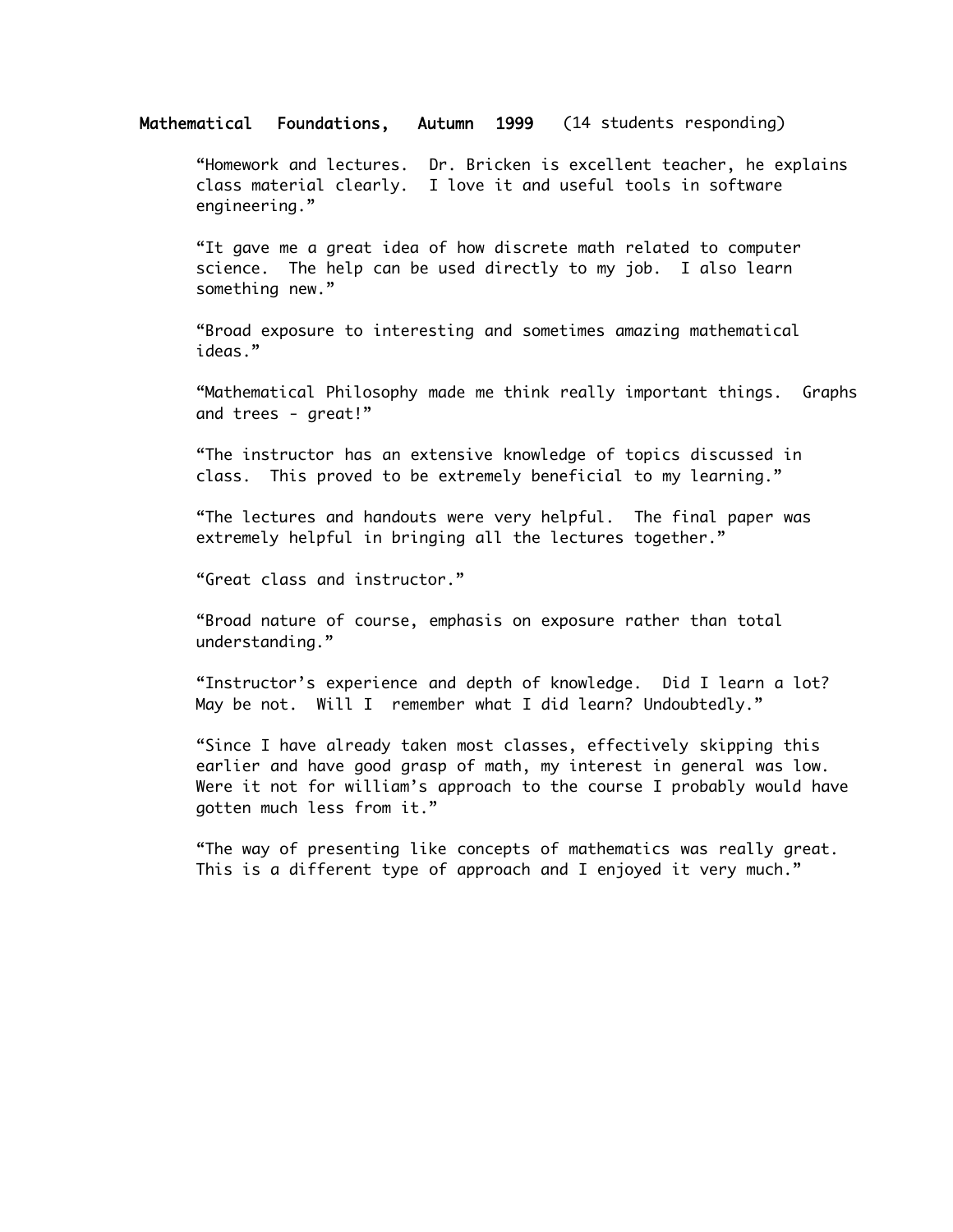## Artificial Intelligence, Autumn 1999 (8 students responding)

"The example programs to study the history of AI from the perspective of one who lived it. Great class, great experience. I thoroughly enjoyed it."

"I enjoyed the fact that this class didn't have a lot of structure to it. We were given the syllabus and used it as a guide to learn in our own way. I felt like I got a lot out of his class because of it."

"Bricken has a unique style of teaching that I flourish under. I'm not sure if it works for everyone but he leaves it up to you to learn for the most part, for me it always work."

"Great overview of the field. Definitely felt like I was given an insider's views."

"Philosophical discussions were important in helping the class root out the importance in not only the field but in how we interact as well as what we can expect from machines. As always Dr. Bricken was both enlightening and illuminating."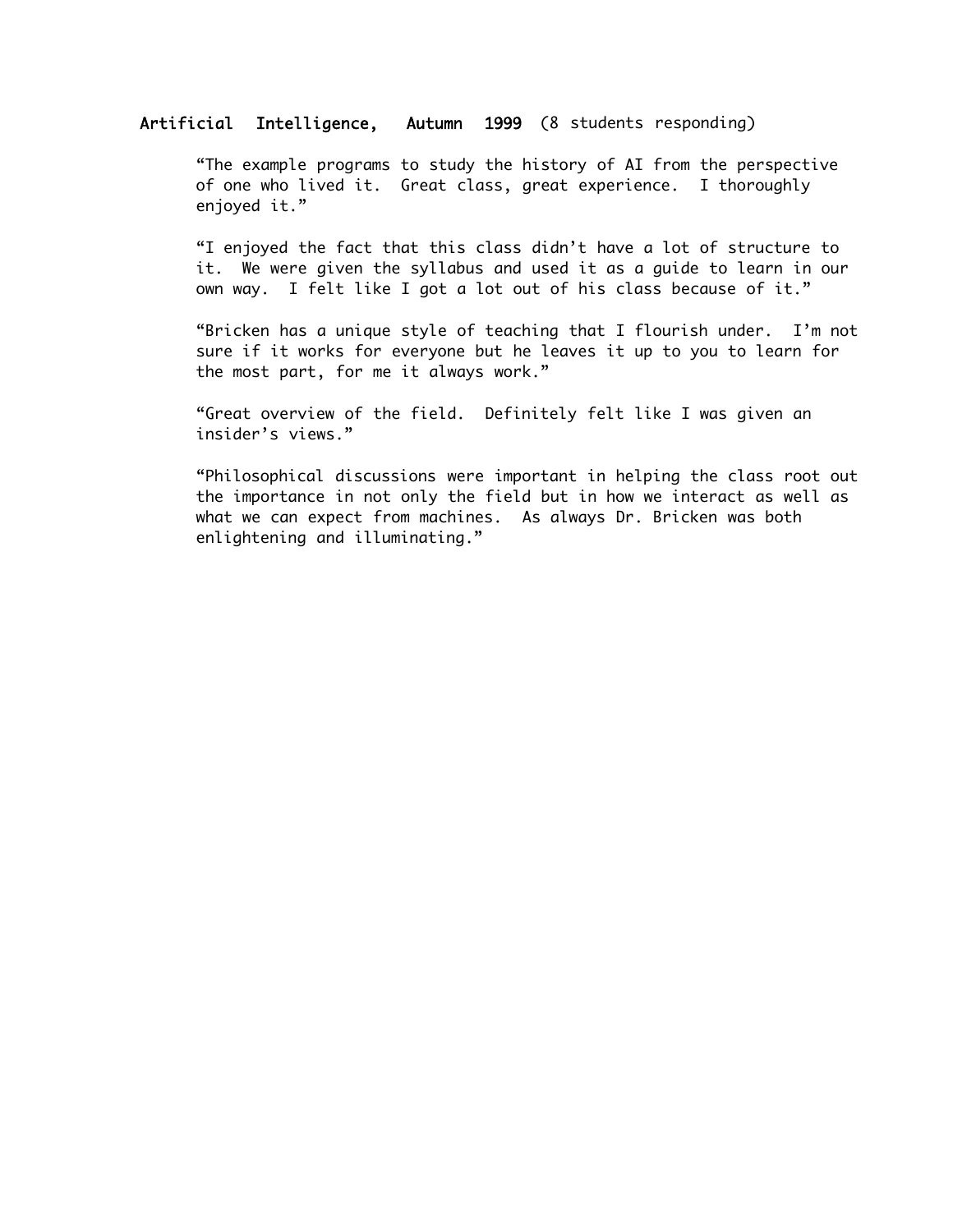## Data Structures and Algorithms, Spring 2000 (11 students responding)

"The assignments improves my understanding of course content."

"Exposure to an assortment of unconventional/non-traditional ideas."

"Instructor is very nice. Way of teaching inspired thinking with new direction."

"Dr. Bricken! I like the fact that he brings a more academic view to the curriculum. It forces me to think about why I code the way I do. I feel I can pretty much code/program anything but Dr. Bricken forces me to actually understand."

"allowing motivated students to learn on their own. Also, discussions about trade-offs using certain data structures and techniques. The final homework was fun."

"Final assignment was extremely valuable."

"Professor Bricken has an extraordinary approach to teaching and learning, the depth of the material in the course could take years of research to understand and fully appreciate. Free and exploratory thought is encouraged, and has opened a new world of interest and future inquiry for my learning and experience."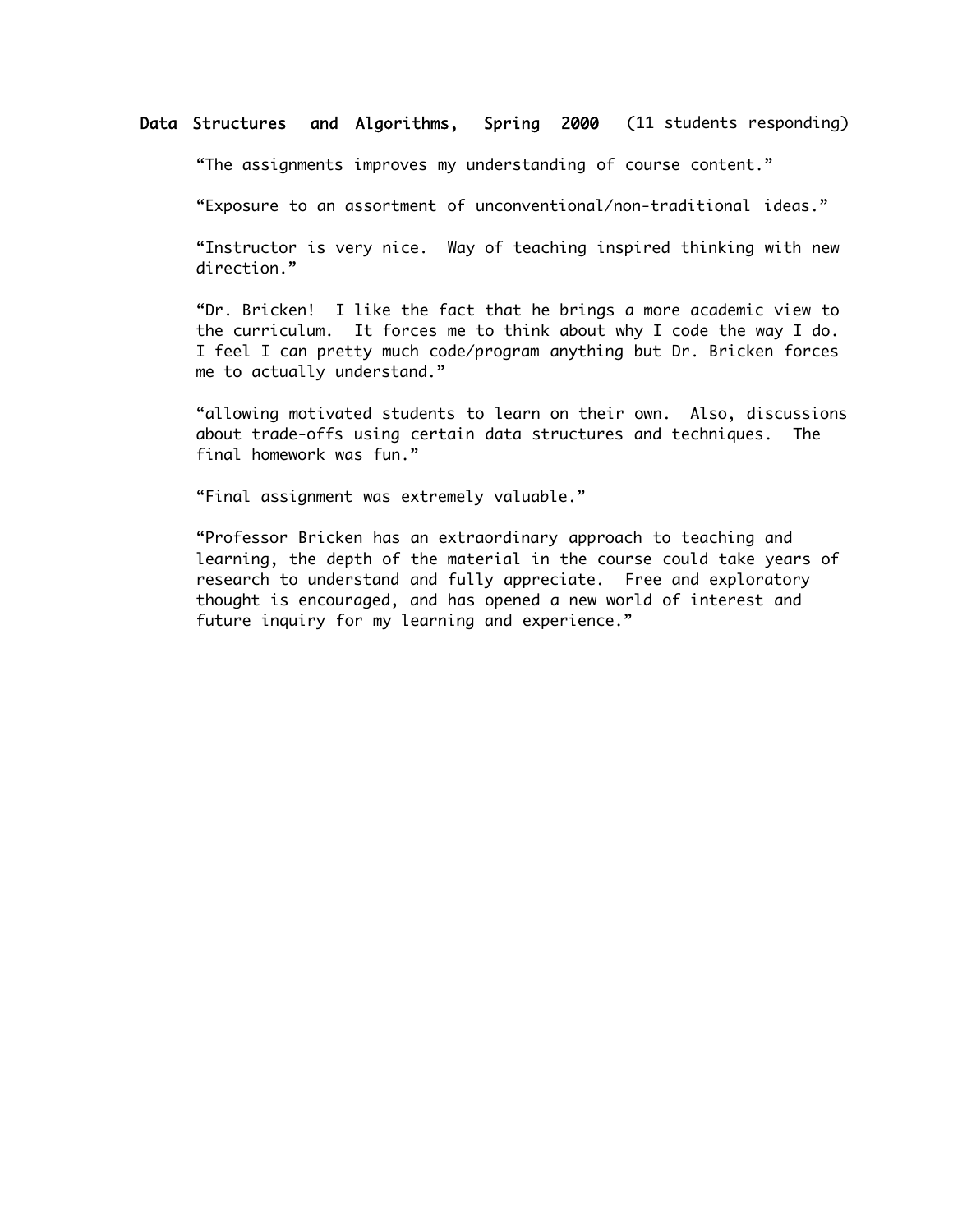#### Programming Methods, Spring 2000 (19 students responding)

"Instructor's deep knowledge of the subject & his ability to expand my mind to think outside the conventional channels greatly enhanced my learning and enjoyment of the class. Great course well taught! I learned a lot, and as I have come to expect from Dr. Bricken, I learned to think slightly differently about the subject."

"Lectures which were hard core. Final and 1st assign."

"The lectures, the evaluation of programming language. Diagrammatic explanation. Explanation at a very low level understood by everyone. Understanding students diversity. Instructor was very understanding and understood the various levels of education the students had. He is an excellent teacher."

"Scale and scope of study was tailored for each students needs. Good student participation in class discussions."

"Very flexible assignments allowed us to customize completion or work within out own programming environment."

"Flexible nature of the curriculum. Nice to be asked what we wished to learn about."

"Real world examples. Exposure to various programming methods. The assignments challenged us to go 'outside the box'. Dr. Bricken's lectures are very good!"

"I probably wouldn't have gotten anywhere were it not for Dr. Bricken. I must say that the course material did a great deal to tie up things I have seen elsewhere at SU and at work. I am extremely happy he turned out to be teaching. More than ever the work outside of class and his personal attention was a key benefit."

"New methods of programming - understand all different kinds of programming techniques. Teach us how to think in critical thinking."

"Dr. Bricken has consistently improved my vision of what I can do."

"The instructor was awesome. He did a fantastic job of presenting the data. I thoroughly enjoyed this course and instructor. My mind was stretched beyond what I could imagine. Professor Bricken did this via his teaching style. You get out of this class what you put into it like life. Thanks for the experience."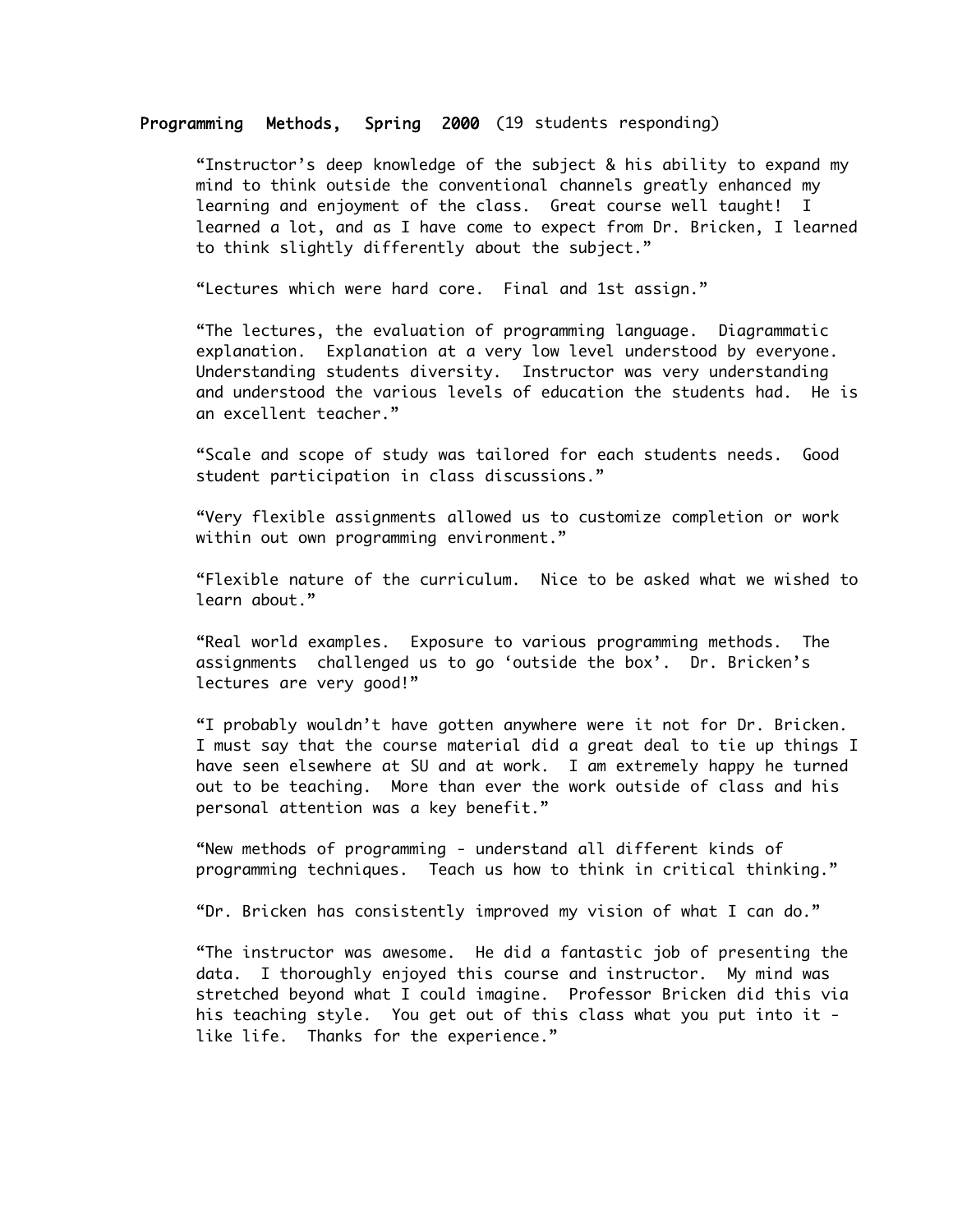## Computer Ethics, Winter 2001 (11 students responding)

"It's an excellent class. Very well-organized and structured. Dr. Bricken is an inspiration! He has great personality and charisma, that counts towards good effective teaching. It has been a very rewarding experience."

"Excellent teaching style. Very good. Gave up-to-date information on the subject and ways to know more."

"This was by far one of the best courses I have taken. It satisfied many of my views, encouraged thinking and demonstrated there are many non-technical issues to be addressed as well."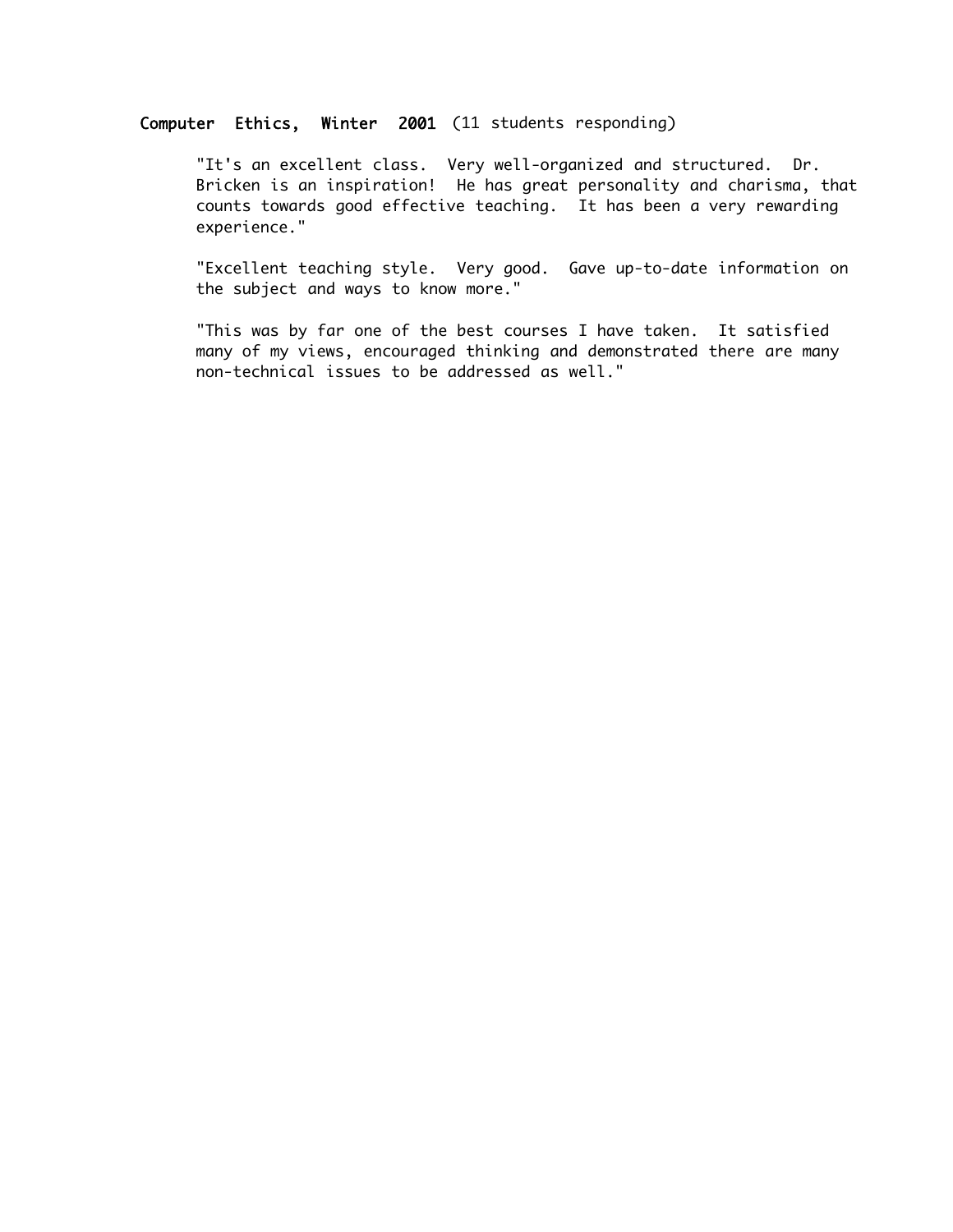## NEGATIVE COMMENTS

Since negative comments stand out prominently, I will address all substantively negative comments within the last two years (in reverse chronological order).

## SE500 Spring 2000

"A more applied/traditional data structures approach would prove more valuable to most students. Another concern is seeing the same material from CSE502, and again in programming methods. I do not feel that this class was worth the money spent for it."

"Due to the disparity in the students' experience level, it is difficult to accommodate all students with a single teaching formula. However, some inexperienced students complained about the lack of structure in the course. Perhaps some adjustments are in order to better direct such students."

"A few more traditional lectures and assignments on the fundamentals of the subject would be welcome."

## SE500 Spring 1999

"Structured mandatory homework assignments"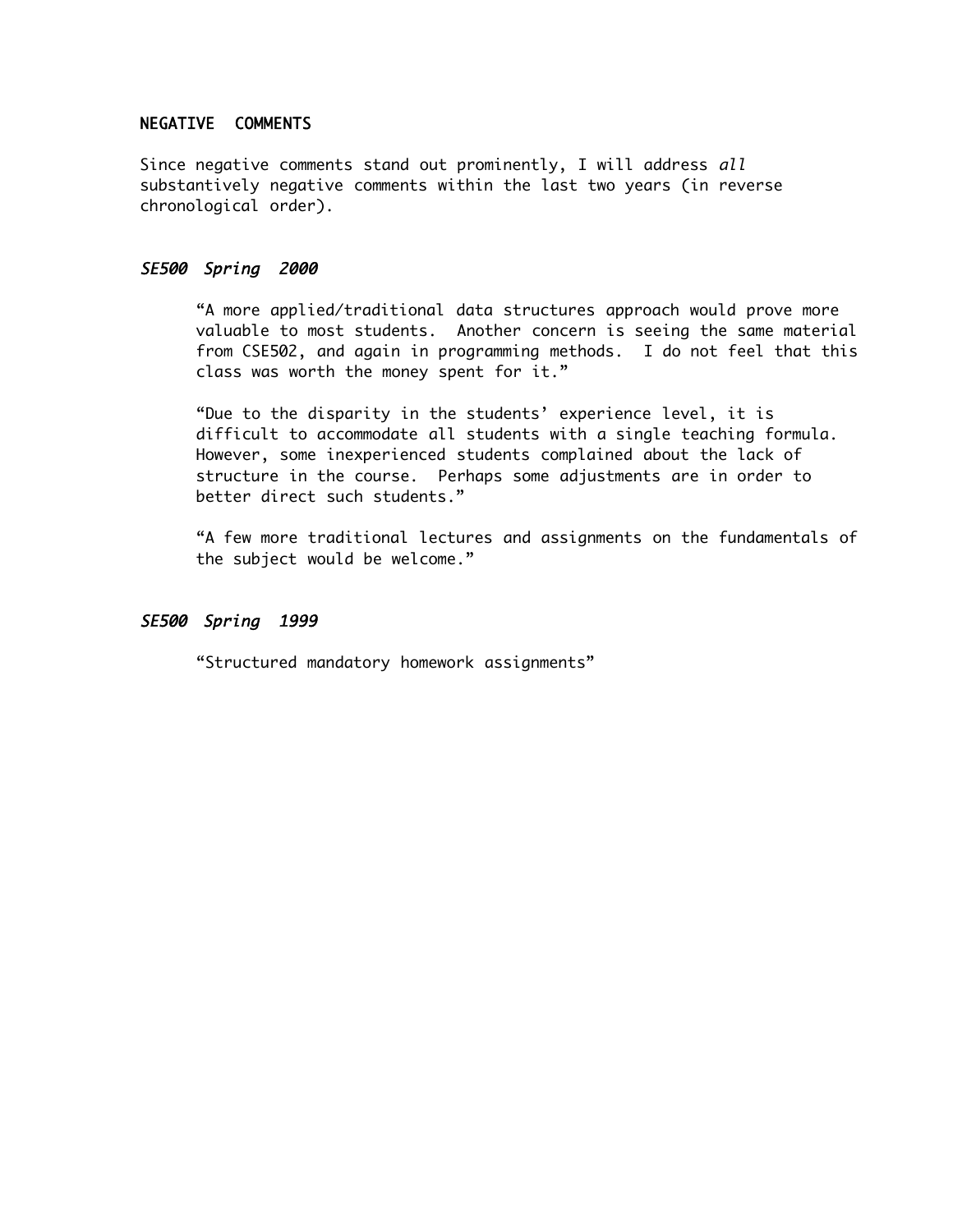## DISCUSSION OF NEGATIVE COMMENTS

Within the last two years, the data structures and algorithms class was the only one to receive negative commentary. There is somewhat of a mismatch here between expectations. Specifically, many years ago this class was remedial, for those students without an appropriate CS background. In 1996, the faculty decided to move these classes to graduate content, expecting weak students to catch up outside of class. However, the deeper issue is that, in my professional opinion, the traditional content of a data structures class is no longer relevant to the industry. Yes, students should know what a linked list is, but three things dominate this subject matter:

1) Most programming languages have elementary data structure facilities built-in. This requires a higher level of abstraction than elementary approaches.

2) Programming theory has moved heavily into graph data structures because of their generality and maintainability.

3) The dominance of object-oriented programming has obsoleted even the conceptual grounding of data structures and algorithms. This content belongs to a particular type of structured programming, and does not reflect the majority of modern language paradigms.

I have elected to teach data structures as a graduate subject, emphasizing abstraction and program partitioning. This does not match the expectations of the weaker students. The course does provide a clear option for selfstudy (the text was particularly selected for this), but these students have not yet learned to work without supervision. My belief is that rapid selflearning is mandatory in our business, it is simply changing to fast to expect stable knowledge. The students without basic skills should take an undergraduate course.

As well, 4 other students (in two years) expressed a desire for more structured teaching, and 5 requested more evaluative exercises. These concerns are valid, however I believe that the essential difficulty is students with broken expectations who were suddenly asked to think deeply. This is not a simple rationalization. For my entire 16 years of teaching, there have always be a small percentage of my students who find my techniques disquieting. This is a small price to pay for the gains associated with an adult, flexible classroom. Recently to address this concern, I have provided a structured set of assignments in all classes.

The first comment is unique. It was unfortunate that this student was caught with redundant content when I was in the process of building a new course, and shifting content between the two. The redundant content was the most difficult section of the course, and I felt comfortable at the time repeating it, although only a few students experienced this. The others in the same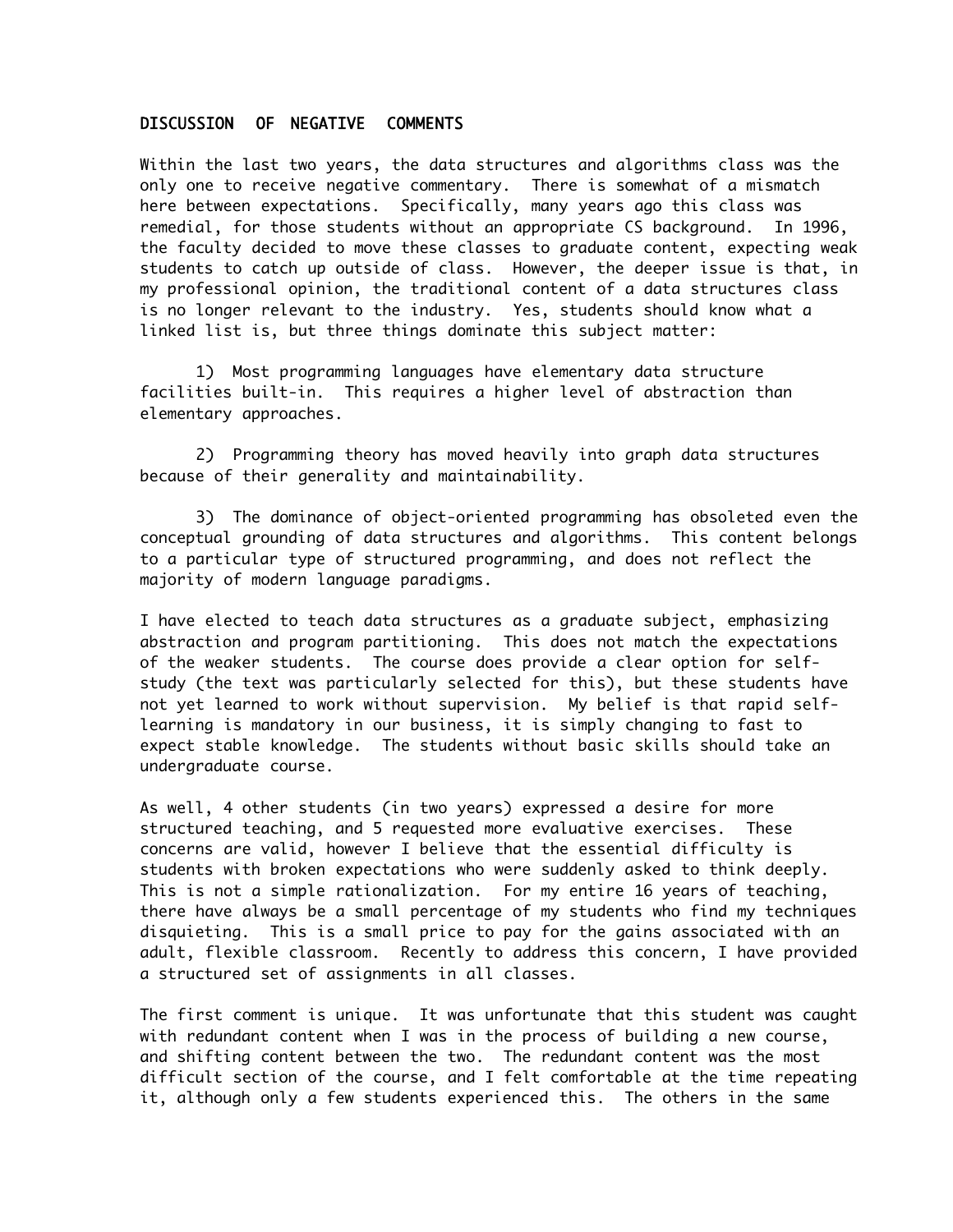boat expressed satisfaction that they had an opportunity to review the difficult content. The above student is asking both for less content (in the name of other students) and more content (in the name of value for dollars). Somehow I expect that the issue here is more complex than dissatisfaction with the class content.

## COMMENTARY ON LEARNING AND GRADING

1) Some students simply could not comprehend the idea of taking responsibility for their own learning. They insisted on being tested and graded. This was an easy fix: I provided three grading options (contract, normative, and negotiation). Those who wanted traditional assignments and grading have the option of choosing a normative approach. In each class, as appropriate, I provide a selection of gradable exercises for those who wish them. Statistically, this group is approximately 5% of my students (when my first year of classes at SU is not counted).

Frankly, grades in the MSE program are either A or B. This provides no useful discrimination tools, and the students generally know that grades are not too important, with two exceptions: 1) some gain self-respect from good grades, and 2) all must have a sufficiently high grade (usually A or B) in order for their employers to pay for their tuition. I alleviate the concerns of the latter group, and reserve the straight A grade for superior performance for the former group. In this way, the A grade must be earned by differential learning or productivity. As well, the A grade then stands as a mark of excellence in the classroom. (Although our registrar does not distinguish between A and A-, our students certainly do.)

2) Some students find it difficult to see the structure in my teaching approach. For my own satisfaction, I avoid giving the same lecture more than once. I find that when I do take packaged material into the classroom, my presentation becomes stagnant and unexciting. Thus I go into class prepared to teach a broad range of topics, following the interests and tides of the class and of myself. I have available at any time literally hundreds of relevant stories about the software industry, about future technologies, about the personalities and cultures of our business, about technical strengths and weaknesses, and about the quality and philosophy of life in general. Whenever the opportunity arises to tell a story, both I and the class relish it. In my opinion, this is the central content of graduate classes, sharing the realities of life and business in order to gain a deeper understand of one's own place and abilities.

Students with a strong expectation of a specific structure in the classroom get very confused at first. Only a very few fail to learn the new structure; these students usually have a rigid expectation and have yet to learn the dynamics of knowledge. Statistically, they account for 7% of my students,